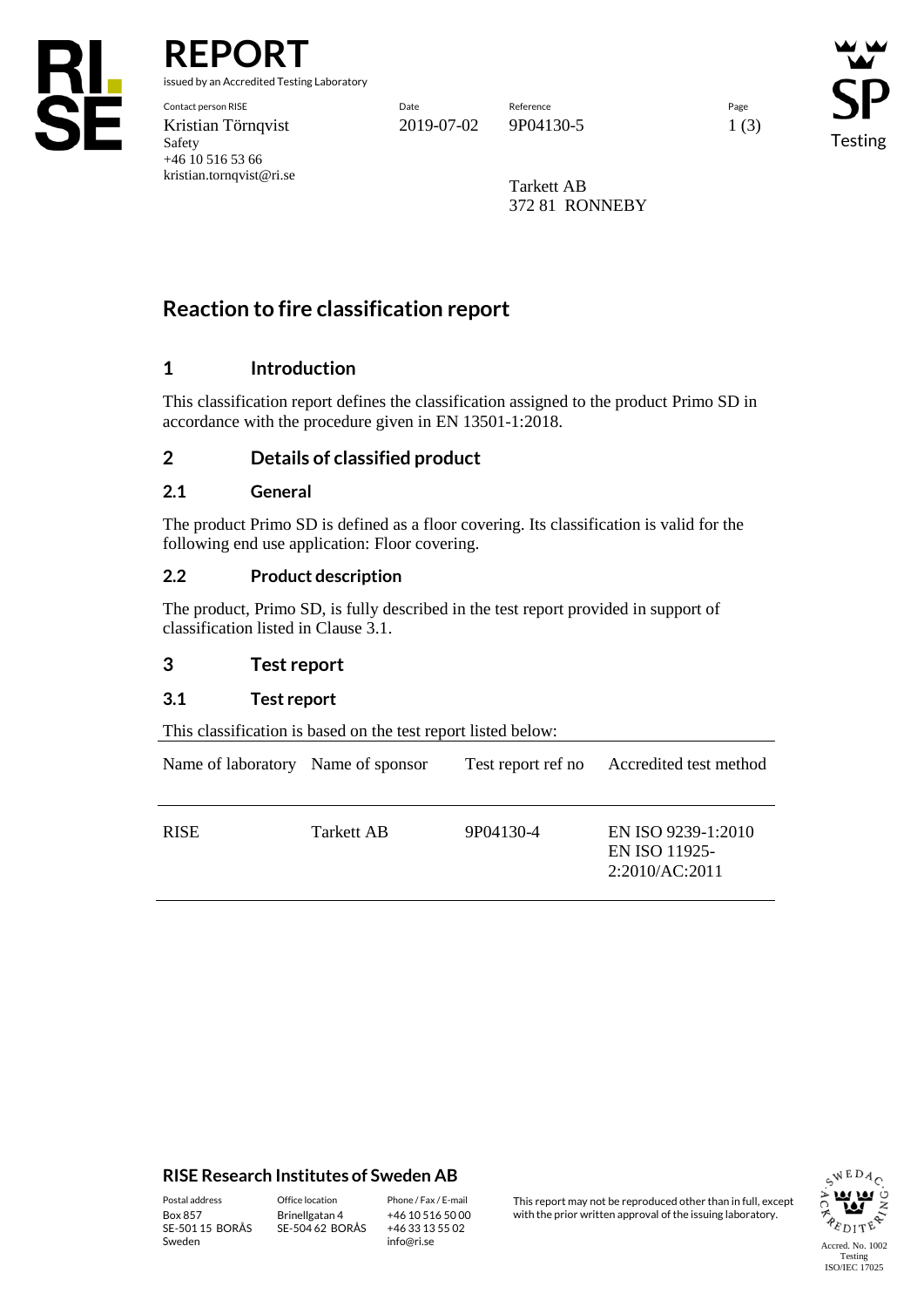| 3.2<br><b>Test results</b>                     |                         |                           |                                    |                         |
|------------------------------------------------|-------------------------|---------------------------|------------------------------------|-------------------------|
| Test method                                    | Parameter               | <b>Number</b><br>of tests | Results                            |                         |
|                                                |                         |                           | Continuous<br>parameter<br>mean(m) | Compliance<br>parameter |
| EN ISO 11925-2                                 |                         | 6                         |                                    |                         |
| 15 s exposure                                  | $Fs \leq 150$ mm        |                           | $\left( -\right)$                  | Compliant               |
| <b>EN ISO 9239-1</b>                           |                         | $\overline{4}$            |                                    |                         |
|                                                | Critical flux $(kW/m2)$ |                           | 11                                 | Compliant               |
|                                                | <i>Smoke</i> (%.min)    |                           | 127                                | Compliant               |
| $\left(\frac{\ }{}_{\right)}$ : not applicable |                         |                           |                                    |                         |

## **4 Classification and field of application**

## **4.1 Reference and direct field of application**

This classification has been carried out in accordance with clause 12 and 15 of EN 13501- 1:2018.

## **4.2 Classification**

The product called "Primo SD" in relation to its reaction to fire behaviour is classified:

 $B$  fl

The additional classification in relation to smoke production is:

s1

The format of the reaction to fire classification for floorings is:

| Fire Behaviour        |  | <b>Smoke Production</b> |  |  |
|-----------------------|--|-------------------------|--|--|
| $\mathbf{B}_{\rm fl}$ |  |                         |  |  |

# **Reaction to fire classification:** *Bfl-s1*